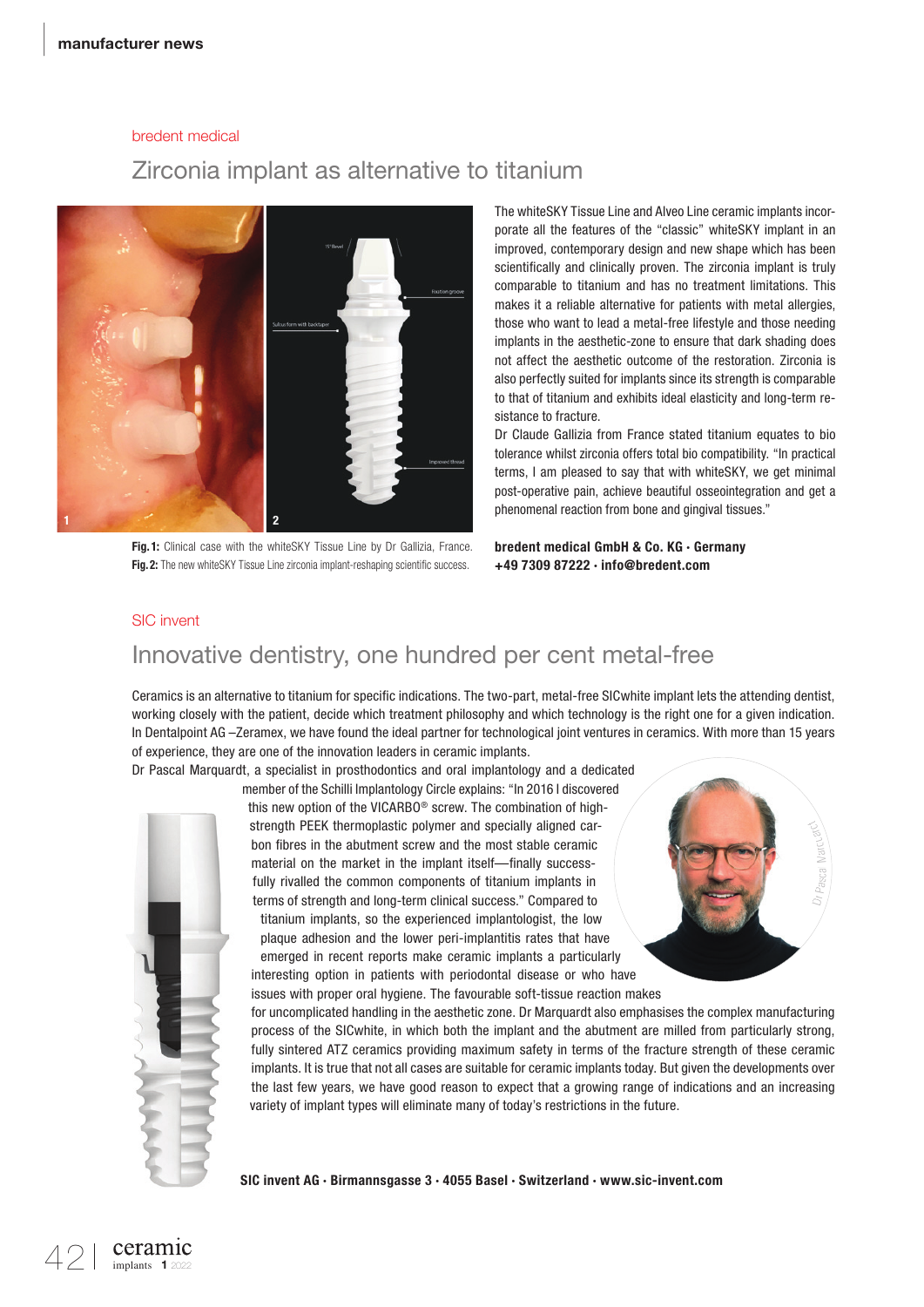#### Zircon Medical Management

# Master of zirconia: The Patent™ Dental Implant System

While other ceramic implant manufacturers struggle with early osseointegration failure and high fracture rates, Zircon Medical Management, the manufacturer of the Patent™ Dental Implant System, together with leading scientists and a team of highly experienced material experts, has succeeded in mastering the complex process of manufacturing zirconia implants in a unique way—employing a process that has been protected by 14 patents. All surface-machining steps are carried out prior to sintering. Through the proprietary manufacturing process, a surface roughness is achieved (6  $\mu$ m) that is up to five times rougher than conventional zirconia implant surfaces. In the subsequent sintering stage, potential process-related microcracks are eliminated. Moreover, the design of the Patent™ Dental Implant System does not merely mimic the design of titanium implants. Rather, its design was purposefully engineered to perfectly complement the material characteristics of zirconia. The result is a true tissuelevel zirconia implant that is unparalleled in terms of fracture resistance, osseointegration and long-term stability. In addition, the entire manufacturing process—from raw material assembly to milling and final packaging—takes place exclusively at two proprietary production sites in Germany. Therefore, Zircon Medical Management is able to guarantee Patent™ users absolute quality control. Choose long-term stability. Choose reliable osseointegration. Choose Patent™ Implants from Zircon Medical Management, the master of zirconia.



The two-piece Patent™ Dental Implant System is entirely metal-free. It consists of the implant itself and an incredibly strong yet flexible glass fibre abutment, which, having dentine-like properties, attenuates the masticatory forces within the context of definitive restoration.

Zircon Medical Management AG +41 78 8597333 www.mypatent.com

#### **CaviTAU**

# New insight into an underrecognised entity

Why do implants fail? Why do more and more people become chronically ill? Is an undetected disease "silent inflammation of the jawbone" behind it? Many questions, one modern answer: the digital-quality determination of bone density through ultrasound sonography—CaviTAU®. Such, the dentist localises chronic and pathogenetic inflammation patterns, cleans them up



CaviTAU® application with LED gel pad and schematic representation of transalveolar sonography.

in surgical "Jawbone Detox steps" and thus turns from a dentist into a systemic-immunologically oriented and integrative Oral Physician.

With the newest version of the english book *Cavitational osteonecrosis in jawbone* by Dr Johann Lechner, you will be guided in over 390 pages, with 120 illustrations and

over 200 literature citations through all the science behind CaviTAU®. The book can be ordered online at the website www.icosim.de.

CaviTAU · Germany · +49 89 244154460 · www.cavitau.de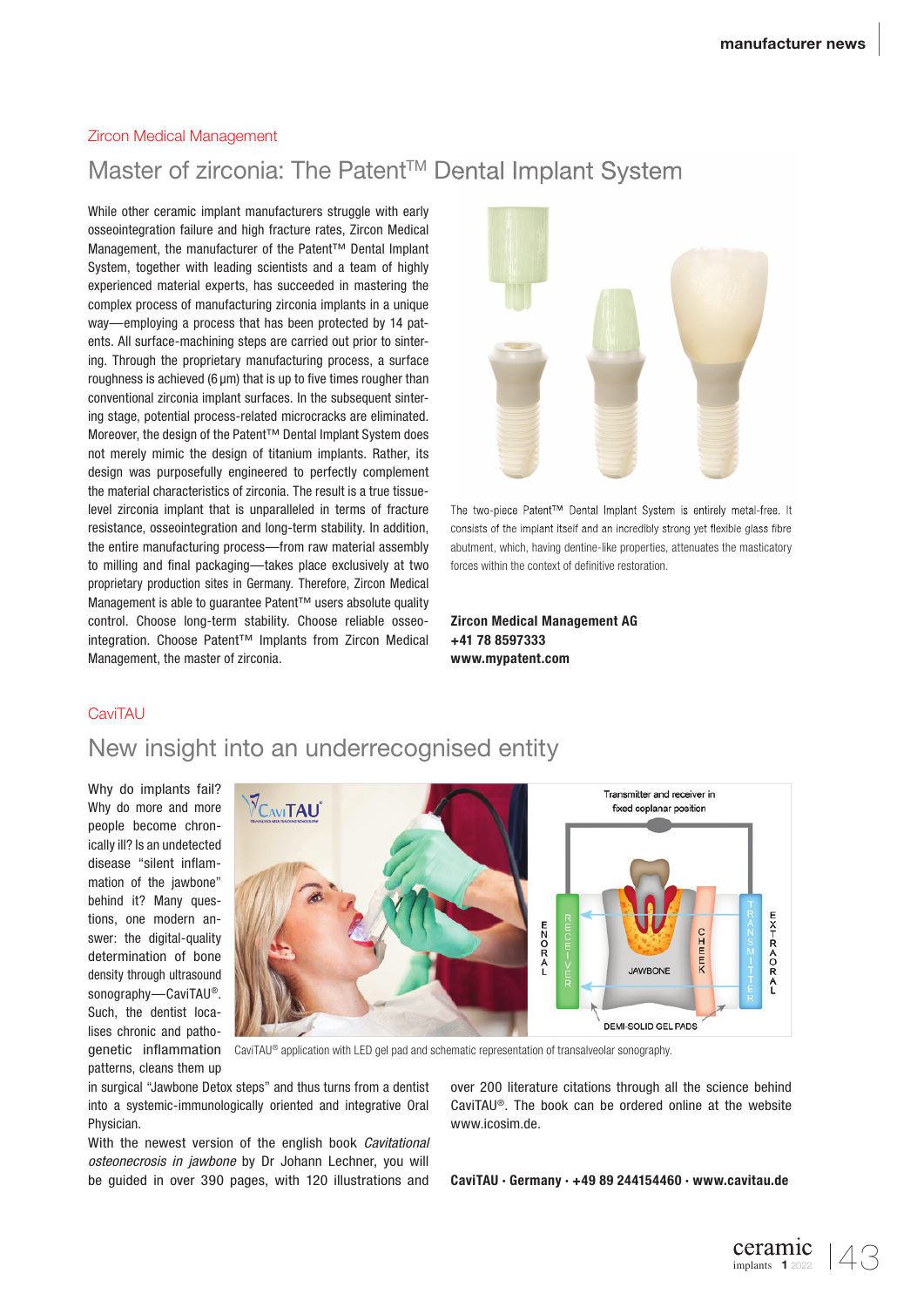#### ZiBone

# A wide range of zirconia products

Zirconia is a well-known highly biocompatible material. Given more than 30 years of manufacture and research experience, COHO has produced orthopaedic, dental implants and surgical instruments for many years. Furthermore, COHO has cooperated with several world-famous dental experts and research units from National Taiwan University for launching various zirconia products, expanding application of zirconia, and last but not the least, the advancing surface treatment research to reduce the evitable risks during surgery and implantation by using metal materials in order to reach our terminal goal of enhancing the safety and convenience during surgical procedure. Currently Zibone has a series of zirconia products in the market, such as: zirconia implant drill, pilot drill, tissue punch, tissue trimmer, scalpel, elevator, etc. Now, COHO and doctors are working closely and hopefully not far from the future to introduce Zircasso, IZI and tissue level implant system in the market. Therefore, we are so pleased to see doctors' trust and allow us to manufacture the tools as needed and lead to the ideal working environment as you wish.



COHO Biomedical Technology Co., LTD. · Taiwan +886 3 3112203 · www.zibone.com

#### **Straumann**

# Changing lives by giving smiles back: SmileAward 2022



Every day, around the globe, we know dental professionals rely on Straumann to give patients the confidence to smile again, to laugh, to show off their smiles, to eat the foods they love. Thousands of dental professionals use our products and solutions to rebuild the quality of life for patients and to unlock the potential of people's lives. While Immediacy Protocols stood in the focus in 2021, the SmileAward 2022, welcomed dental professionals to show us how they are changing the lives of their patients through full-arch rehabilitation or clear aligner therapy. They are invited to submit their best patient stories and share with the world the many ways that dentistry can restore confidence and improve our well-being. The 2022 SmileAward aspires to be the most inspiring, most uplifting clinical case competition.

#### Submission requirements

The required documentation includes all relevant diagnostics and step-by-step illustrations. It is also required to submit a 4-minute video that combines high-definition clinical images with the testimonial of the patient. All cases fulfilling the criteria will go through to a public vote. A jury composed of key opinion leaders in dentistry will select the final winners, who will be announced at EuroPerio10.

#### Timeline

- Submission of cases: by 20 July
- Public voting: 1 Aug–29 Aug
- Selection of winners by jury: 1 Sept–14 Sept
- Announcement of winners: EAO Congress, Geneva (29 Sept–1 Oct)

#### Great prizes

All finalists in both categories will be awarded a prize so that they can continue changing lives together with Straumann. The top three winners in both contest categories will be #GivingSmilesBack with the materials needed to complete one or more pro bono cases, and our top winner in each category will also get their patient video story edited professionally, and it will be seen with worldwide visibility across Straumann channels and platforms. Our winners can also opt for a #ChangingLives prize, a donation to a philanthropic organisation in their honour—or for a #BoostingYourPractice prize in which the top winner in each category will take home a TRIOS intra-oral scanner.

Institut Straumann AG · Peter-Merian-Weg 12 · 4052 Basel Switzerland · www.straumann.com/smileaward